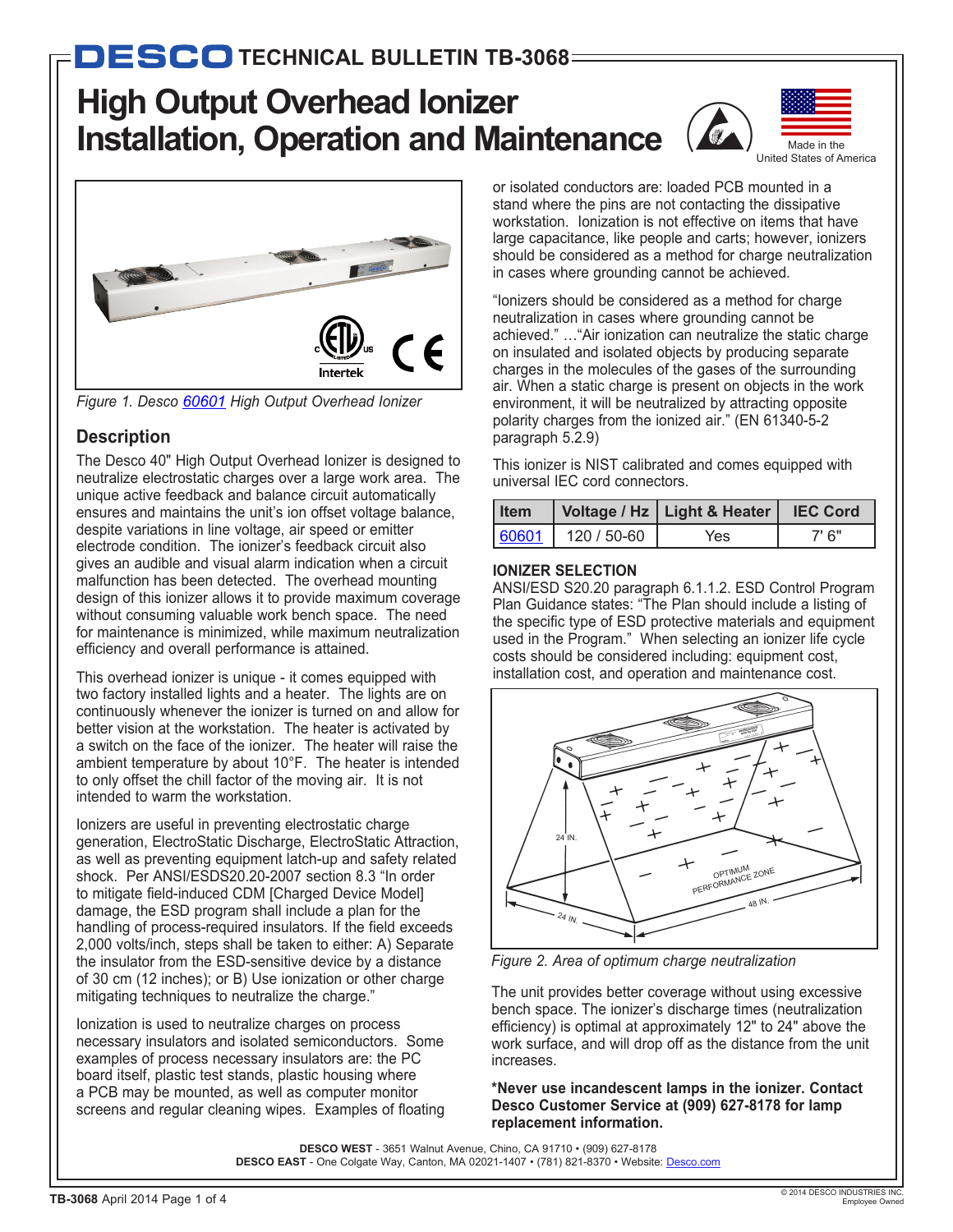#### **Installation**

Figure 3 shows multiple mounting positions relative to the bench top. Mounting may be accomplished by brackets from shelving, vertical uprights, lights, or with chains hung from the ceiling. Ensure that air flow is not impeded by the method used.



*Figure 3. Mounting alternatives relative to the bench top*

## **Mounting Suggestions**

Mounting the ionizer is facilitated by five 1/4"-20 threaded holes on each end and universal brackets supplied with the unit. To avoid a potential shock hazard, be sure that fasteners do not extend more than 1/2" into unit.



*Figure 4. 1/4"-20 threaded mounting holes*

# **Filter for Ionizer (Optional)**

A filter is available for the High Output Overhead Ionizer. Overhead ionizers operate more effectively when the air is free of contaminants. The filter will allow the overhead ionizer to operate longer between maintenance intervals. Ensure that ionizer is turned off. Remove grills and install filters on the ionizer using screws supplied (do not re-install grills over filters). Replacement filters are available as Desco item# [60455.](http://desco.descoindustries.com/DescoCatalog/Ionization/BenchTopIonizers/ChargebusterJr/60455/) For more information on the filter, call our customer service department at 909-627-8178 (Chino, CA) or 781-821-8370 (Canton, MA).



*Figure 5. Filter for ionizer*

#### **Operation**

After the ionizer has been securely mounted, connect the power cord to the IEC connector on the back of the unit and then to a convenient grounded receptacle. It is recommended that the AC outlet be checked for proper wiring and grounding, as the ionizer depends on a good ground for offset voltage balancing.

Set the front panel rocker fan switch to either "HIGH" or "LOW" speed fan. Higher air flow will result in a faster neutralization rate.

**If the ionizer is used in a manner not specified by the manufacturer, the protection provided by the ionizer may be impaired.**

#### **Maintenance**

"As with all ionizers, periodic maintenance will be needed to provide optimum performance." (Reference: IEC 61340-5- 2:1paragraph 5.2.9).

The frequency of monitoring ionizers really depends on how and where they are used. Since the majority of them use a fan to transport the ions to the working area, the cleanliness of the air directly affects their performance over time and how often the emitters should be cleaned.

ANSI/ESD S20.20 specifies that the compliance verification of ionizers be tested per ESD TR53. EIA-625 recommends checking ionizers every 6 months, but this may not be suitable for many programs particularly since an out-of-balance may exist for months before it is checked again. ANSI/ESD S20.20 paragraph 6.1.3.1 Compliance Verification Plan Requirement states: "Test equipment shall be selected to make measurements of appropriate properties of the technical requirements that are incorporated into the ESD program plan." And paragraph 6.1.3.2. Compliance Verification Plan Guidance states: "In addition to internal audits, external audits (Organization and supplier of ESDS items) should be performed to ensure compliance with planned requirements. Verifications should include routine checks of the Technical Requirements in the Plan. The frequency of verification checks should be based on the control item usage, its durability and associated risk of failure."

**DESCO WEST** - 3651 Walnut Avenue, Chino, CA 91710 • (909) 627-8178 DESCO EAST - One Colgate Way, Canton, MA 02021-1407 • (781) 821-8370 • Website: [Desco.com](http://desco.descoindustries.com/)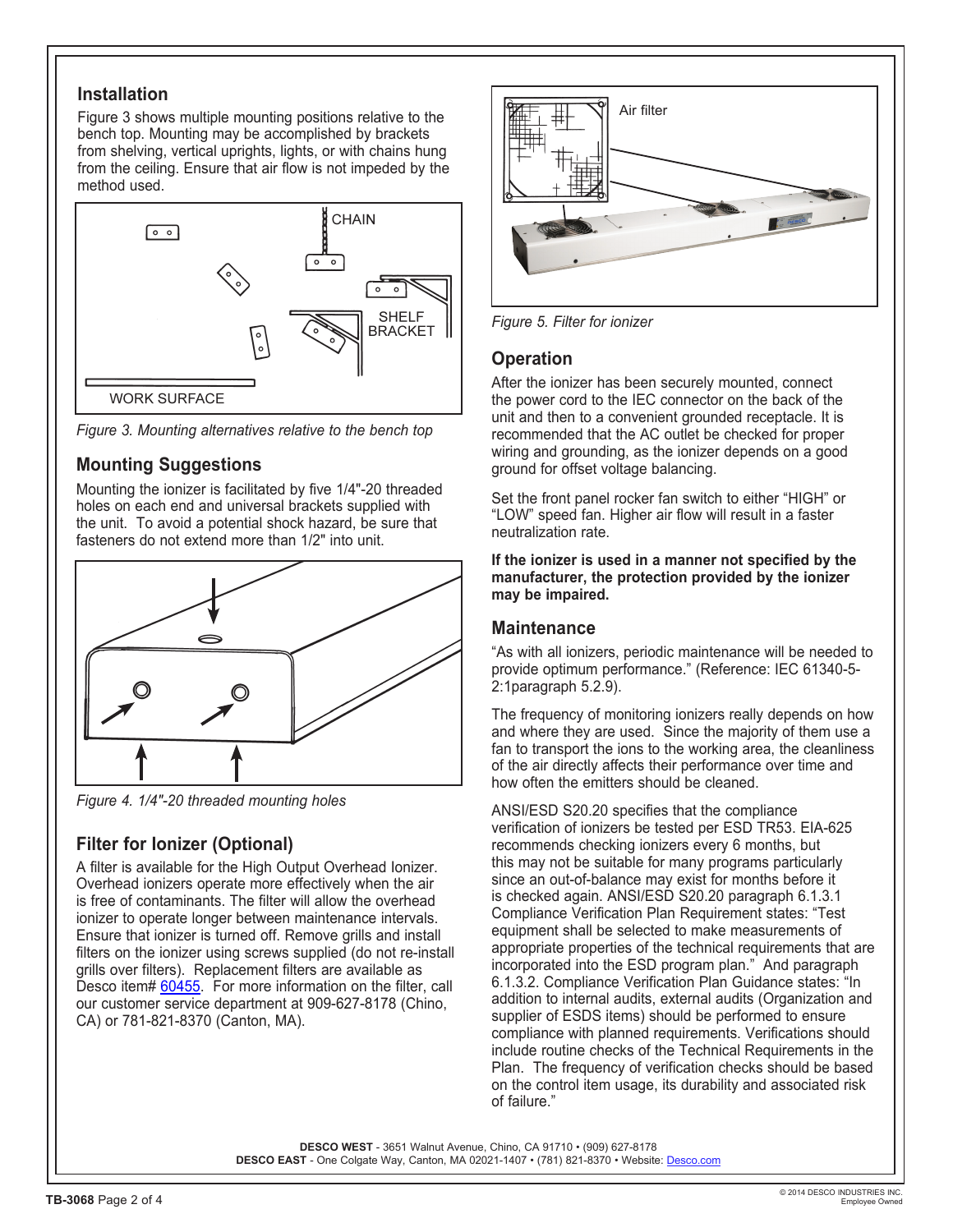Under normal conditions the ionizer will attract dirt and dust (especially on the emitter and fan guards). To maintain optimum performance, cleaning must be done on a regular basis. The emitter pins should be cleaned at least every 6 months. However, more frequent cleaning may be required if used in environments with more contaminants.



*Figure 6. Cleaning the emitters and fan guards*

Emitter pin cleaning is very simple and should be done frequently. TURN THE IONIZER OFF. Blow off contaminants on the emitter assemblies and fan guards with clean dry air.

If the ionizer does not return to proper balance, then you may need to clean each emitter point more thoroughly. **TURN THE UNIT OFF AND DISCONNECT THE POWER CORD.** With a non-linting swab or small brush dipped in isopropyl alcohol wipe each emitter needle thoroughly.

Brush off emitters to assure that stray filaments of cleaning material are completely removed. A soft cloth and alcohol may be used to clean each fan guard.

### **Emitter Needle Replacement**

The tri-metallic emitters should not require replacement unless broken or damaged. Contact Desco if replacement is required.

# **Light Bulb Replacement**

The High Output Overhead Ionizer features two fluorescent light bulbs. They can be accessed and replaced by removing the two covers located at the top of the ionizer. The light bulbs should only be replaced by the same compact fluorescent bulbs, 15 W max. NOTE: Never use incandescent lamps in the High Output Overhead Ionizer.

### **Neutralization Efficiency (Discharge Times)**

The comparative efficiency of overhead top ionizers is determined by a standard test published by the ESD Association Standard ANSI/ESD S3.1. The typical discharge times measured using this standard for the ionizer are shown in the following diagram. The performance of the ionizer was measured with the unit positioned at varying distances with the fan speed on high and without a filter.





## **Theory of Operation**

By definition, materials that are insulators cannot have static charges removed via grounding as they do not conduct electricity. Ionizer emitters flood an area with millions of positive and negative charged ions to neutralize statically charged insulators.

Desco overhead ionizers employ a safe non-nuclear Steady-State DC ionization source. Steady DC systems consist of separate negative and positive ion emitters connected by a pair of high-voltage cables to their respective high-voltage power supplies. The ionizer's unique, closed loop monitoring circuitry monitors ion output and automatically adjusts the unit to reach an equilibrium at perfectly balanced ion flow. The ionizer is designed to achieve balance under extreme conditions and is uniquely able to maintain balance in almost any environment. Desco ionizers meet the ANSI/ESD S20.20 less than ±50 volts required limits offset voltage tested in accordance with ANSI ESD S3.1. High Output Overhead Ionizers greatly exceed the requirement providing ±15 volt auto balancing.

The unit's circuitry also features a visual alarm, which alerts the user of malfunction conditions caused by excessive electrode contamination or the failure of either the positive or negative power supply. When the High Output Overhead Ionizer is ON and its output is balanced, the blue LED indicator on the front of the unit will be steadily lit. If a malfunction condition is detected the balance circuit will cause the blue LED to flash until the problem is corrected. See the maintenance section for recommended maintenance procedures.

**DESCO WEST** - 3651 Walnut Avenue, Chino, CA 91710 • (909) 627-8178 DESCO EAST - One Colgate Way, Canton, MA 02021-1407 • (781) 821-8370 • Website: [Desco.com](http://desco.descoindustries.com/)